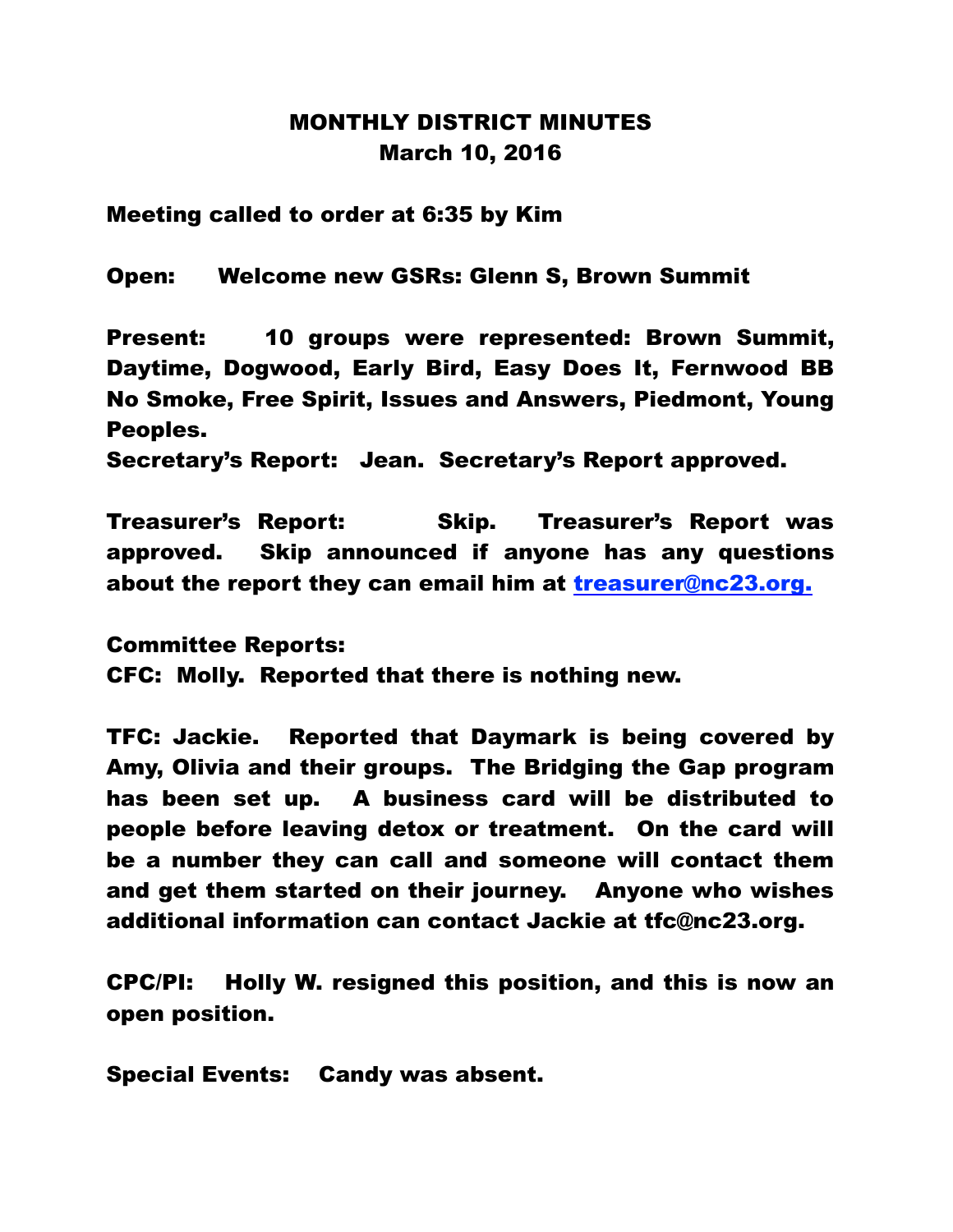Grapevine: Dan. Nothing new.

Website: Josh volunteered to head this committee and he was elected unanimously.

Special Needs: Sharon. Absent.

Intergroup: Open.

LCM: Dave/Roberta. Absent

Alt. DCM: Kim. In Drew's absence, Kim reported that the Preconference will be April 3, 1-5, in Kannapolis. Anyone can attend and she suggested that groups could car pool. The Spring Assembly will be held at the North Raleigh Hilton on June 10-12. Business session will be June 11 from 12:30 until... Most GSRs, DCM, Alt. DCM will attend Saturday only as June 12 is Founders Day and our annual Founders Day Picnic has been scheduled for that day at Bur-Mil Park

Kim asked if there were any groups that needed help from the District. Of those assembled there were none.

Jackie announced that the ABC group has closed.

DCM Report: Drew. Absent

Old Business: The subject of NCYPAA was addressed. Tyler presented information from GSO indicating that NCYPAA is part of the structure of AA.